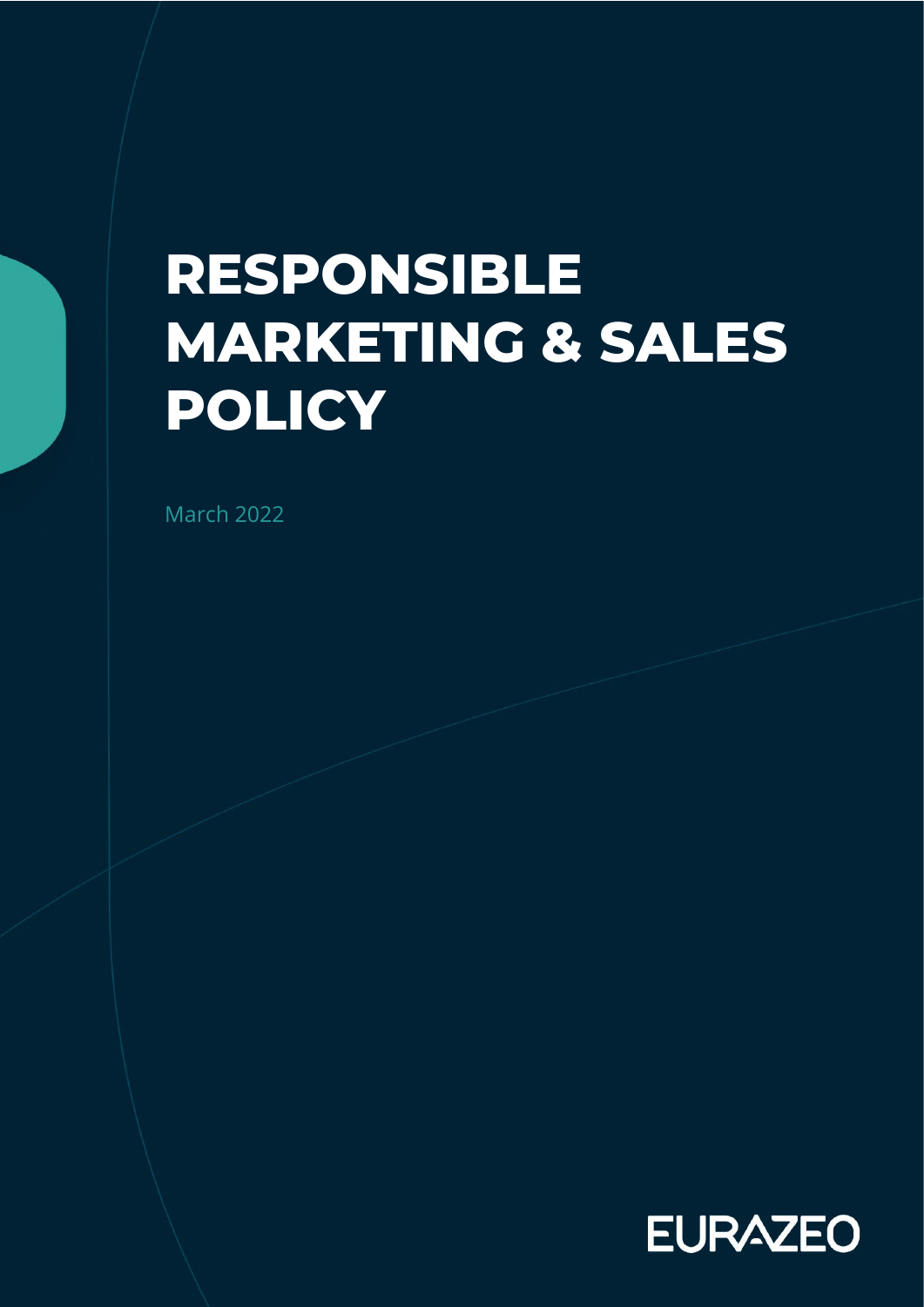| А.        |  |  |
|-----------|--|--|
| Β.        |  |  |
| C.        |  |  |
|           |  |  |
| А.        |  |  |
| Β.        |  |  |
| C.        |  |  |
| D.        |  |  |
| Ε.        |  |  |
| E.        |  |  |
|           |  |  |
| A.        |  |  |
| <b>B.</b> |  |  |
|           |  |  |
| A.        |  |  |
| 1.        |  |  |
| 2.        |  |  |
| 3.        |  |  |
| 4.        |  |  |
| 5.        |  |  |
| B.        |  |  |
|           |  |  |
|           |  |  |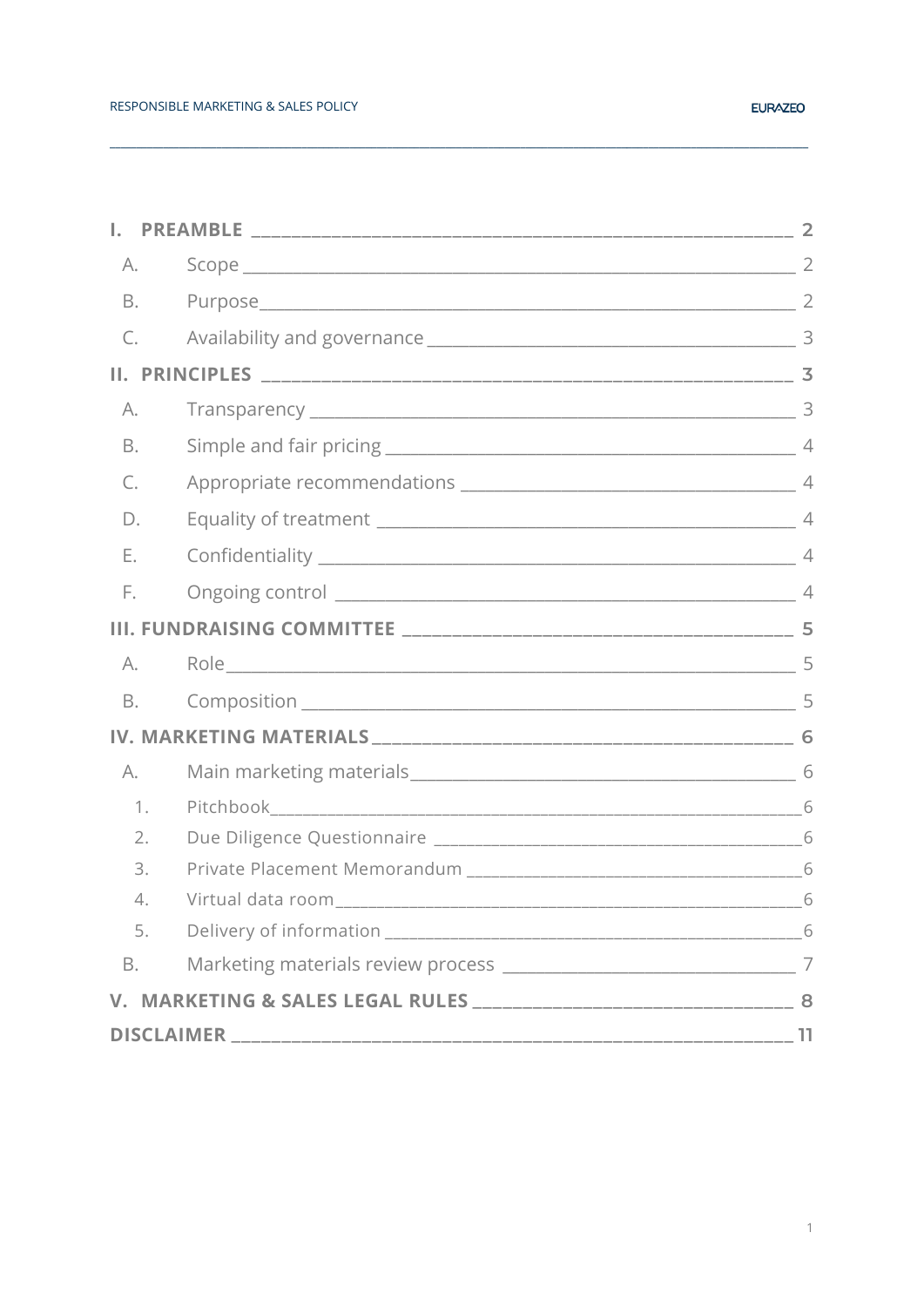## **RESPONSIBLE MARKETING & SALES**  POLICY

**\_\_\_\_\_\_\_\_\_\_\_\_\_\_\_\_\_\_\_\_\_\_\_\_\_\_\_\_\_\_\_\_\_\_\_\_\_\_\_\_\_\_\_\_\_\_\_\_\_\_\_\_\_\_\_\_\_\_\_\_\_\_\_\_\_\_\_\_\_\_\_\_\_\_\_\_\_\_\_\_\_\_\_\_\_\_\_\_\_\_\_\_\_\_\_\_\_\_\_\_\_\_\_\_\_\_\_\_\_\_\_\_\_\_\_\_\_\_\_\_\_\_\_\_\_\_\_\_\_\_\_**

## <span id="page-2-1"></span><span id="page-2-0"></span>**I. PREAMBLE**

### **A. Scope**

The way Eurazeo and its employees interact with their investors is a key factor in the success of Eurazeo. When marketing and selling its investment solutions, Eurazeo addresses different type of investors across the world and aims to build long-term relationships them.

Eurazeo tailors its investment solutions to its investors, based on its in-depth knowledge of them, in order to provide them with the optimal balance of risk, return and liquidity. Eurazeo fosters close relationships with its investors and tends to expand its investor base every year. Together with its long-standing partners – over 250 institutional investors, sovereign funds, insurance companies and pension funds and close to 100,000 private clients – Eurazeo attracts new investors willing to invest in private markets.

The Responsible Marketing & Sales Policy (the "Policy") applies to Eurazeo SE, Eurazeo Mid-Cap (EMC), Eurazeo Investment Manager (EIM), Eurazeo Funds Management Luxembourg (EFML), Eurazeo Infrastructure Partners (EIP) and their wholly owned subsidiaries, herein referred to as "Eurazeo". The principles set forth in this Policy are not intended to supplant the applicable national and international laws.

### <span id="page-2-2"></span>**B. Purpose**

The purpose of the Policy is to define the key values, principles and guidelines around marketing and sales activities at Eurazeo.

Eurazeo expects all its employees to conduct marketing and sales activities in compliance with applicable ethical, business and legal standards.

The team in charge of marketing and sales activities at Eurazeo is known as the Investment Partners team. Specialized by geography and investment type, the Investment Partners team has one major activity: fundraising.

All new members of the Investment Partners team are required to review and acknowledge this Policy as part of their onboarding to Eurazeo.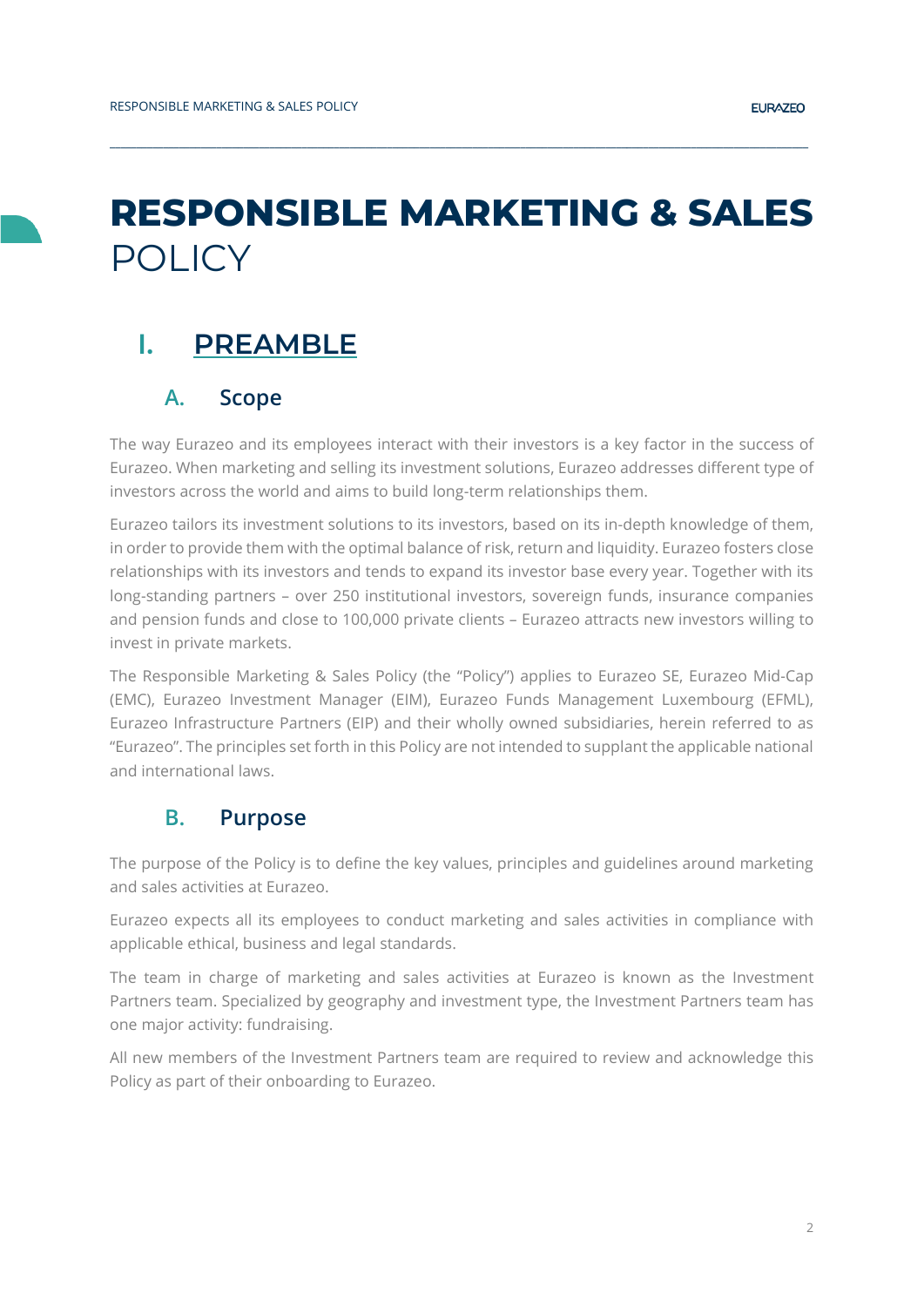A Code of Conduct<sup>[1](#page-3-3)</sup> has also been formalized and communicated to all Eurazeo employees. The present Policy complements Eurazeo's Code of Conduct on practices related to fundraising.

**\_\_\_\_\_\_\_\_\_\_\_\_\_\_\_\_\_\_\_\_\_\_\_\_\_\_\_\_\_\_\_\_\_\_\_\_\_\_\_\_\_\_\_\_\_\_\_\_\_\_\_\_\_\_\_\_\_\_\_\_\_\_\_\_\_\_\_\_\_\_\_\_\_\_\_\_\_\_\_\_\_\_\_\_\_\_\_\_\_\_\_\_\_\_\_\_\_\_\_\_\_\_\_\_\_\_\_\_\_\_\_\_\_\_\_\_\_\_\_\_\_\_\_\_\_\_\_\_\_\_\_**

Eurazeo consistently works to comply with all applicable laws and regulations in the markets in which it operates. Eurazeo maintains training programs for employees who are involved in and oversee fundraising activities and allocate appropriate resources to address any required actions. All individuals are encouraged to report any instances of fundraising activities that violate the elements stated in this Policy.

### <span id="page-3-0"></span>**C. Availability and governance**

This Policy is publicly available on Eurazeo's website and internally accessible on Eurazeo's intranet.

Christophe Bavière, Senior Managing Partner, Member of Eurazeo's Executive Board, and Head of Investment Partners is responsible for compliance with responsible marketing content creation and distribution and is responsible that employees under its supervision comply with the requirements applicable to fundraising and marketing efforts with the Eurazeo investment products and services. Oversight of marketing legal compliance is provided by Eurazeo legal and compliance teams, who work closely with the Investment Partners team.

Eurazeo will review this Policy from time to time so that it remains relevant, effective and appropriate and Eurazeo will update as necessary, as determined by the Head of Investment Partners.

## <span id="page-3-1"></span>**II. PRINCIPLES**

The following principles of the Policy apply to all marketing and sales activities (together the fundraising activities) of Eurazeo that address existing or potential investors of Eurazeo's investment products and services.

Eurazeo ensures all its marketing material meet the "fair, clear and not misleading" standards. The principles listed thereafter do not supersede applicable national and international laws to which Eurazeo strictly complies.

## <span id="page-3-2"></span>**A. Transparency**

Eurazeo is committed to providing its investment solutions marketing information in a comprehensive, clearly understandable, and accurate format. Eurazeo is committed to highlight the associated potential risks as well as realistic opportunities.

<span id="page-3-3"></span><sup>1</sup> Code of Conduct available on eurazeo.com [\(https://www.eurazeo.com/en/newsroom/politics](https://www.eurazeo.com/en/newsroom/politics) )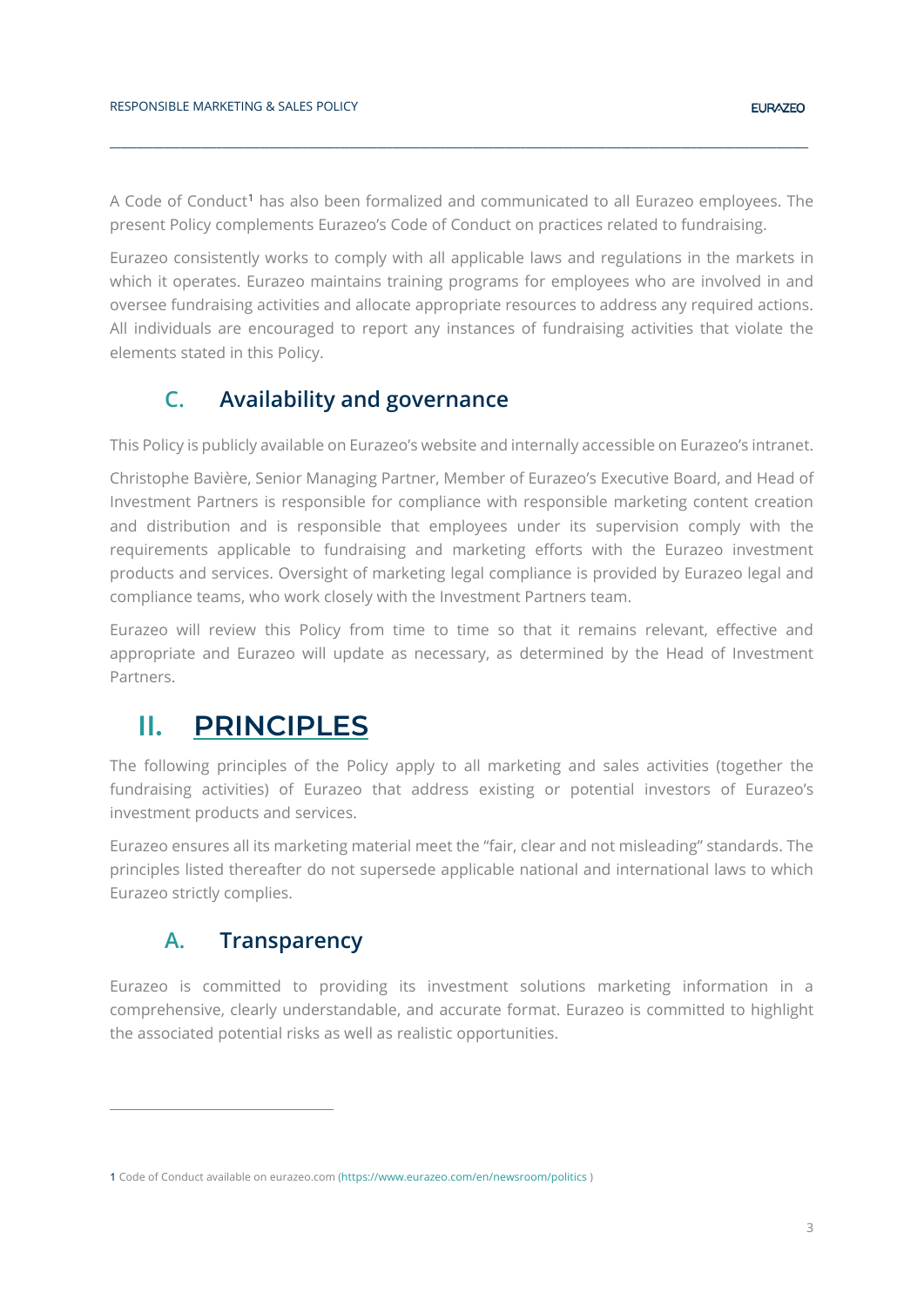<span id="page-4-0"></span>In accordance with the applicable regulations, Eurazeo ensures its marketing documentation is not misleading or deceptive.

**\_\_\_\_\_\_\_\_\_\_\_\_\_\_\_\_\_\_\_\_\_\_\_\_\_\_\_\_\_\_\_\_\_\_\_\_\_\_\_\_\_\_\_\_\_\_\_\_\_\_\_\_\_\_\_\_\_\_\_\_\_\_\_\_\_\_\_\_\_\_\_\_\_\_\_\_\_\_\_\_\_\_\_\_\_\_\_\_\_\_\_\_\_\_\_\_\_\_\_\_\_\_\_\_\_\_\_\_\_\_\_\_\_\_\_\_\_\_\_\_\_\_\_\_\_\_\_\_\_\_\_**

## **B. Simple and fair pricing**

<span id="page-4-1"></span>Eurazeo is committed to provide transparent and comparable information on the fees and expenses related to its investment products and services.

### **C. Appropriate recommendations**

Eurazeo trained sales & marketing staff within the Investment Partners team is committed to provide competent and understandable advice in sales. The information (or advice) required depends on the product (or service) but also on the level of knowledge and needs of investors.

### <span id="page-4-2"></span>**D. Equality of treatment**

<span id="page-4-3"></span>Eurazeo ensures that potential investors and investors are treated fairly and with integrity. It is Eurazeo highest priority to ensure that the interests of its investors are always protected.

## **E. Confidentiality**

Eurazeo ensures that no confidential information about its investors and potential investors is revealed, transmitted, or used by it outside its business relationship with them. Eurazeo shall also keep confidential all non-public information concerning its portfolios' companies and funds. Details on Personal Data Protection Policy can be found here: [https://www.eurazeo.com/en/personnal](https://www.eurazeo.com/en/personnal-data-protection-policy)[data-protection-policy.](https://www.eurazeo.com/en/personnal-data-protection-policy)

## <span id="page-4-4"></span>**F. Ongoing control**

Eurazeo's internal control systems ensure that its sales and marketing activities are in line with the principles outlined above and in accordance with the local regulations applicable (investment product's jurisdiction, management company's jurisdiction). Eurazeo does not advise its investors or potential investors on tax matters nor on the compliance or their investment with their own applicable law.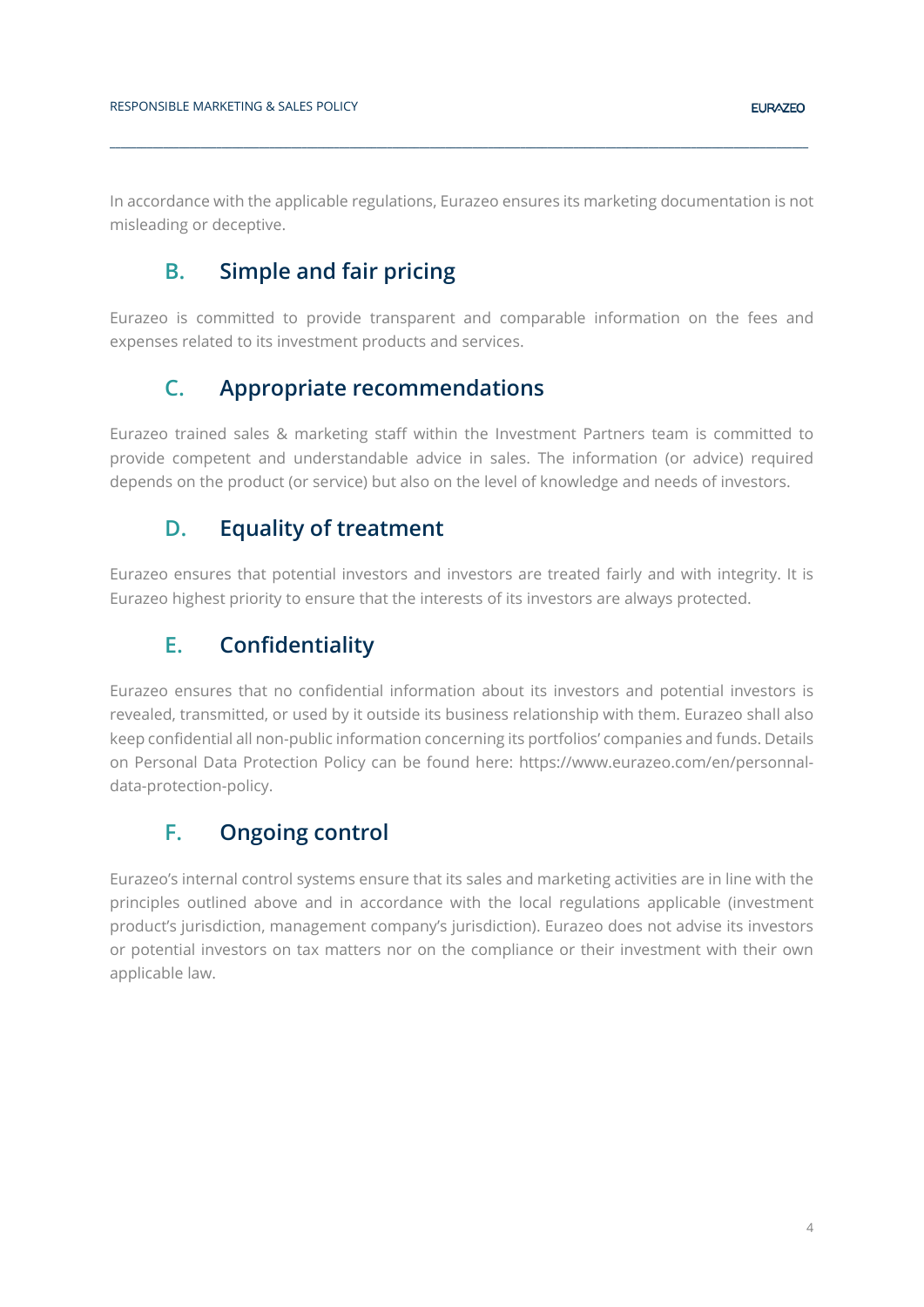## <span id="page-5-1"></span><span id="page-5-0"></span>**III. FUNDRAISING COMMITTEE**

## **A. Role**

A Fundraising Committee has been established to formalize the decision-making process for the launch of any new investment vehicles and set the terms, conditions and timetable.

**\_\_\_\_\_\_\_\_\_\_\_\_\_\_\_\_\_\_\_\_\_\_\_\_\_\_\_\_\_\_\_\_\_\_\_\_\_\_\_\_\_\_\_\_\_\_\_\_\_\_\_\_\_\_\_\_\_\_\_\_\_\_\_\_\_\_\_\_\_\_\_\_\_\_\_\_\_\_\_\_\_\_\_\_\_\_\_\_\_\_\_\_\_\_\_\_\_\_\_\_\_\_\_\_\_\_\_\_\_\_\_\_\_\_\_\_\_\_\_\_\_\_\_\_\_\_\_\_\_\_\_**

The Fundraising Committee is responsible for defining priorities, allocating resources on the fundraising activity and arbitrating potential conflicts. It discusses the suitability of any new product launch.

The Fundraising Committee discusses the purpose of the new investment product, including the targeted investors, the geographies, the management strategy, the ESG considerations, the legal form, the timing, the risks involved, etc.

<span id="page-5-2"></span>The Fundraising Committee meets monthly.

### **B. Composition**

Under the chairmanship of Virginie Morgon, CEO of Eurazeo, the Fundraising Committee is composed of the following persons:

#### **Eurazeo Executive Board members**

- − Christophe Bavière, Senior Managing Partner, Head of Investment Partners
- − Marc Frappier, Managing Partner, Mid-large buyout
- − Nicolas Huet, General Secretary
- − William Kadouche-Chassaing, Directeur Général Finances et Stratégie
- − Olivier Millet, Managing Partner, Small-mid buyout, Chairman of the Executive Board of Eurazeo Mid Cap

#### **Eurazeo Partners Committee members**

− Caroline Hadrbolec, Managing Partner, Chief Human Resources Officer

#### **Other Eurazeo members**

- − Laurence Branthomme, Financial Affairs Director
- − Stéphanie Courtadon, Group Head of Marketing, Investment Partners
- − Mathieu Teisseire, Partner, International, Investment Partners

The heads of the investment teams may also be invited to attend, especially when discussions on fundraising related to their strategies are on the agenda.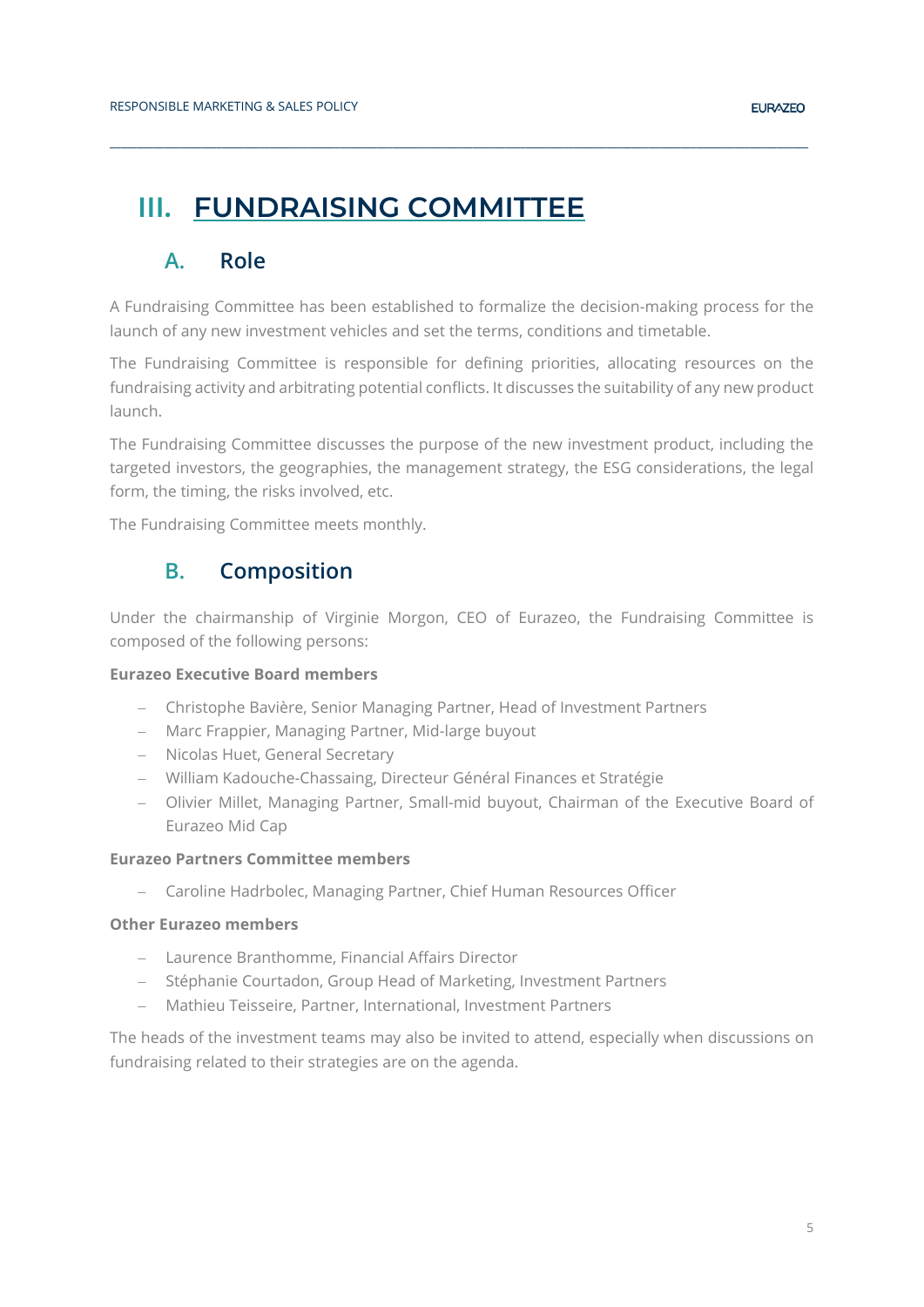## <span id="page-6-1"></span><span id="page-6-0"></span>**IV. MARKETING MATERIALS**

## **A. Main marketing materials**

Eurazeo uses the highest standard documentation to promote and market fund opportunities. Eurazeo ensures the contents of these documents are carefully screened and reviewed. The Marketing team is in charge of elaborating the marketing materials, in close collaboration with the investment team, the legal team, and the sales team, to ensure the overall integrity of the materials being utilized in the offering.

**\_\_\_\_\_\_\_\_\_\_\_\_\_\_\_\_\_\_\_\_\_\_\_\_\_\_\_\_\_\_\_\_\_\_\_\_\_\_\_\_\_\_\_\_\_\_\_\_\_\_\_\_\_\_\_\_\_\_\_\_\_\_\_\_\_\_\_\_\_\_\_\_\_\_\_\_\_\_\_\_\_\_\_\_\_\_\_\_\_\_\_\_\_\_\_\_\_\_\_\_\_\_\_\_\_\_\_\_\_\_\_\_\_\_\_\_\_\_\_\_\_\_\_\_\_\_\_\_\_\_\_**

#### 1. Pitchbook

<span id="page-6-2"></span>Pitchbooks contain abbreviated disclosure about an offering and are often drafted in PowerPoint slides. Eurazeo's sales team generally utilizes pitchbooks to pre-market a fund and for various investor presentations.

#### 2. Due Diligence Questionnaire

<span id="page-6-3"></span>Many investors require managers to respond to a due diligence questionnaire (DDQ) which seeks out a wide range of information that may or may not be included in the PPM. Requests for information in due diligence questionnaires may include requests for detailed data regarding performance, personnel, operations of the firm and material and non-material litigation.

#### 3. Private Placement Memorandum

<span id="page-6-4"></span>Another document for communicating relevant information about a private equity fund opportunity is the private placement memorandum ("PPM"). PPMs contain information that is material to an investor's decision to make a capital commitment to a fund. This document can be complementary to the DDQ.

#### 4. Virtual data room

<span id="page-6-5"></span>Fundraising virtual data rooms are established to facilitate due diligence and the marketing process. A virtual data room is a centralized location having a host of documents for potential investors to review when evaluating whether to commit capital to a fund. Virtual data rooms allow prospective investors to get easy access to trackable marketing materials via a secured platform.

#### 5. Delivery of information

<span id="page-6-6"></span>During the marketing and fundraising period, prospective investors may receive various information on the investment products and services. Information is delivered in writing, both in hard copy and through secured virtual data rooms, and through on-site diligence meetings. Some documents can exceptionally be shared via email. Eurazeo ensures all such information provided to potential investors in connection with marketing a fund do not contain untrue statements or constitute false or misleading information.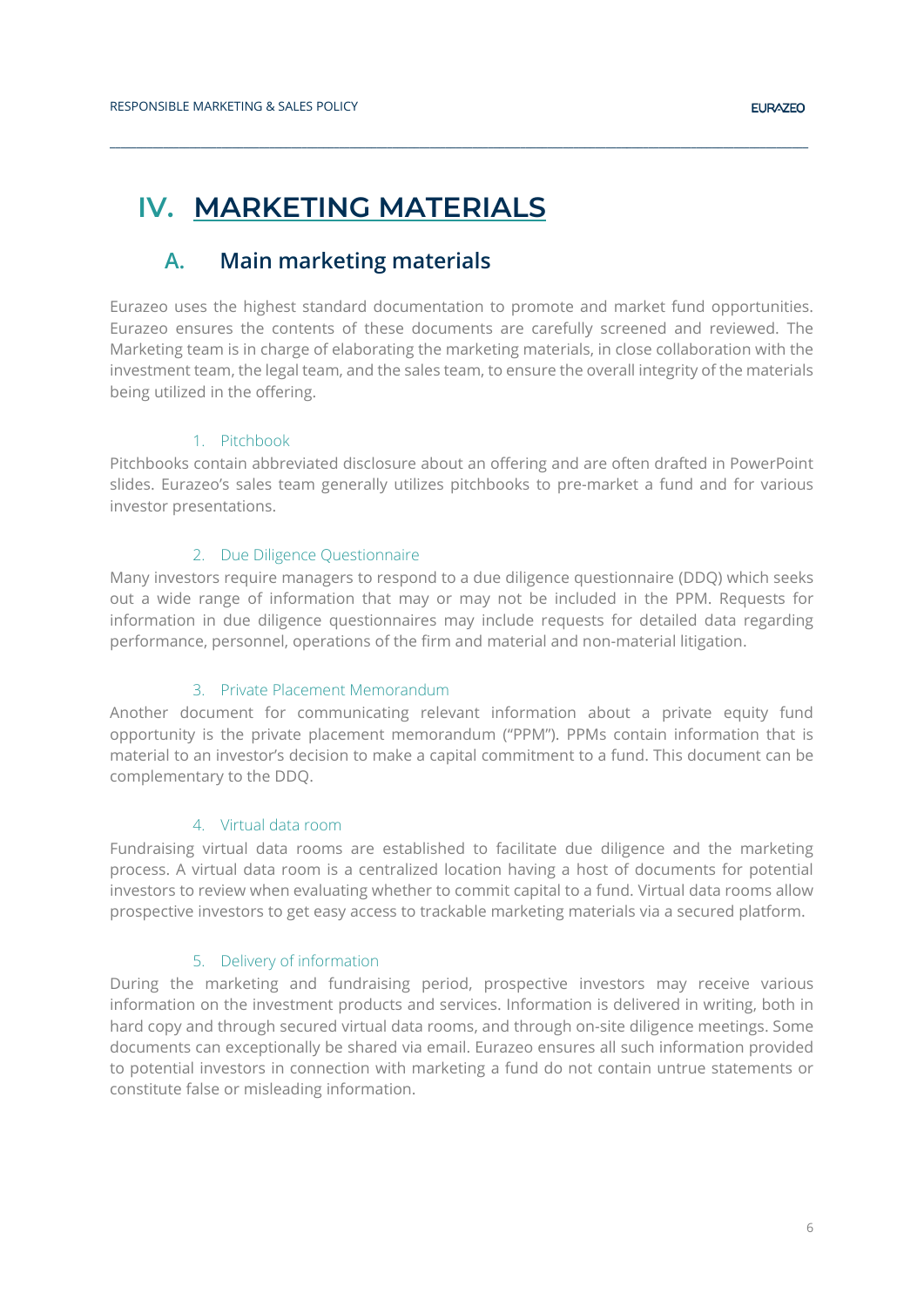### **B. Marketing materials review process**

<span id="page-7-0"></span>Eurazeo maintains strict policies on producing and updating its marketing materials. The Marketing team operates in an environment of inquiry and verification for both qualitative and quantitative information.

**\_\_\_\_\_\_\_\_\_\_\_\_\_\_\_\_\_\_\_\_\_\_\_\_\_\_\_\_\_\_\_\_\_\_\_\_\_\_\_\_\_\_\_\_\_\_\_\_\_\_\_\_\_\_\_\_\_\_\_\_\_\_\_\_\_\_\_\_\_\_\_\_\_\_\_\_\_\_\_\_\_\_\_\_\_\_\_\_\_\_\_\_\_\_\_\_\_\_\_\_\_\_\_\_\_\_\_\_\_\_\_\_\_\_\_\_\_\_\_\_\_\_\_\_\_\_\_\_\_\_\_**

Eurazeo subsidiaries operate in a regulated environment and in accordance with local laws and regulations.

The Marketing team is in charge of producing marketing documents for the purpose of fundraising and regular updates with prospective and current Limited Partners. Documents are produced in line with MiFID requirements and following a rigorous approval process involving the investment team, Eurazeo's Legal department.

The Legal & Compliance department is responsible for the final review and its members are experienced in the approval of financial promotions under MiFID rules. Depending on both the investment vehicles and the potential investors jurisdictions, processes can vary and external legal firms may be involved to perform a legal sanity check of all marketing documents.

The Marketing team produces the marketing documentation based on corporate information provided by the corporate teams and based on data (track record, performance, etc) provided by the Middle Office teams Operational Teams linked to the Management Company relevant for each fund.

Eurazeo's risk governance process can be summarised as follows:



## <span id="page-7-1"></span>**RISK GOVERNANCE**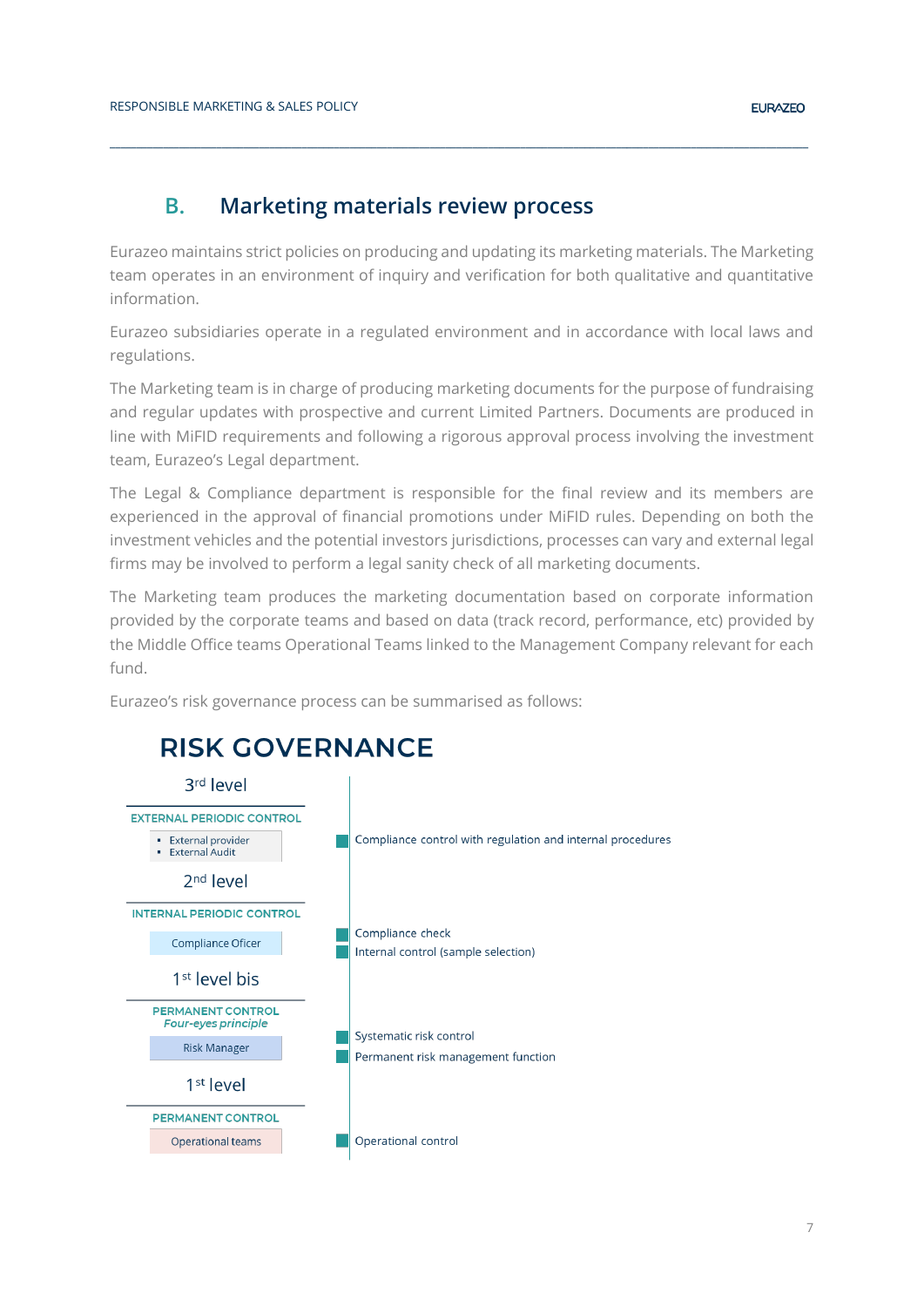## **V. MARKETING & SALES LEGAL RULES**

**\_\_\_\_\_\_\_\_\_\_\_\_\_\_\_\_\_\_\_\_\_\_\_\_\_\_\_\_\_\_\_\_\_\_\_\_\_\_\_\_\_\_\_\_\_\_\_\_\_\_\_\_\_\_\_\_\_\_\_\_\_\_\_\_\_\_\_\_\_\_\_\_\_\_\_\_\_\_\_\_\_\_\_\_\_\_\_\_\_\_\_\_\_\_\_\_\_\_\_\_\_\_\_\_\_\_\_\_\_\_\_\_\_\_\_\_\_\_\_\_\_\_\_\_\_\_\_\_\_\_\_**

Please find below a summary of marketing & sales legal rules:

| <b>Luxembourg funds</b><br>(SCSp, SCA)                                                                                                                                                      |                                                                                                                                                                                                                     |                                                                                                                                                             |  |  |  |
|---------------------------------------------------------------------------------------------------------------------------------------------------------------------------------------------|---------------------------------------------------------------------------------------------------------------------------------------------------------------------------------------------------------------------|-------------------------------------------------------------------------------------------------------------------------------------------------------------|--|--|--|
| Eligible Luxembourg LPs                                                                                                                                                                     | LPs within the European<br>Union                                                                                                                                                                                    | LPs outside the European<br>Union                                                                                                                           |  |  |  |
| Premarketing is ok if the<br>legal team sent a<br>premarketing<br>notification to the CSSF.<br>Of course, there should<br>be no signature of<br>subscription agreement.<br>When the fund is | Premarketing is ok within<br>the limit of the countries<br>for which the legal team<br>sent a premarketing<br>notification to the CSSF.<br>Of course, there should<br>be no signature of<br>subscription agreement. | Please refer to marketing<br>rules applicable to each<br>country, as explained in an<br>email by the legal team, and<br>to the follow-up the excel<br>file. |  |  |  |
| established:<br>OK for marketing<br><b>Eligible Luxembourg LPs:</b><br>commitment > 125.000€                                                                                                | If there is no AIFMD<br>passport:<br>reverse solicitation is<br>mandatory - otherwise,<br>marketing is not permitted<br>forthe fund.                                                                                |                                                                                                                                                             |  |  |  |
|                                                                                                                                                                                             | If the reverse<br>solicitation is used:<br>written proof is needed,<br>such as an e-mail from the<br>potentialLP -<br>professional* or non-<br>professional - precisely<br>identifying the fund.                    |                                                                                                                                                             |  |  |  |
|                                                                                                                                                                                             | If there is an AIFMD<br>passport:<br>professional* LPs:<br>marketing is permitted                                                                                                                                   |                                                                                                                                                             |  |  |  |
|                                                                                                                                                                                             | non-professional: only<br>permitted through reverse<br>solicitation                                                                                                                                                 |                                                                                                                                                             |  |  |  |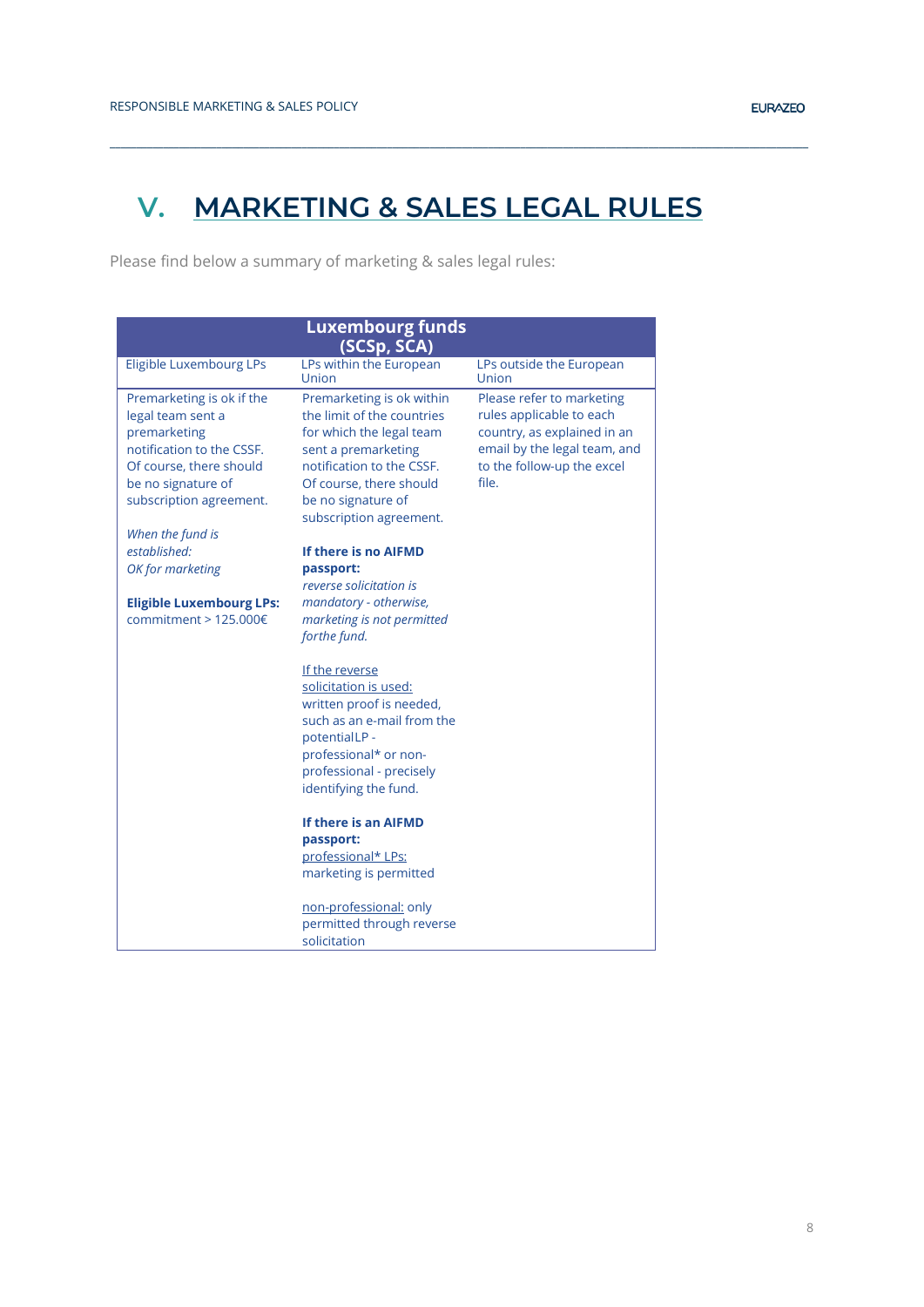| <b>French funds</b>                                                                                                                                                                                            |                                                                                                                                                                                                                                                                                                                                                                                                                                                                              |                        |                                                                                                                                                                                                                                                                                                                                                                                                                                                                                                                                                                |  |  |  |
|----------------------------------------------------------------------------------------------------------------------------------------------------------------------------------------------------------------|------------------------------------------------------------------------------------------------------------------------------------------------------------------------------------------------------------------------------------------------------------------------------------------------------------------------------------------------------------------------------------------------------------------------------------------------------------------------------|------------------------|----------------------------------------------------------------------------------------------------------------------------------------------------------------------------------------------------------------------------------------------------------------------------------------------------------------------------------------------------------------------------------------------------------------------------------------------------------------------------------------------------------------------------------------------------------------|--|--|--|
| (FPCI, SLP)                                                                                                                                                                                                    |                                                                                                                                                                                                                                                                                                                                                                                                                                                                              |                        |                                                                                                                                                                                                                                                                                                                                                                                                                                                                                                                                                                |  |  |  |
| <b>Eligible French LPs</b>                                                                                                                                                                                     | LPs within the European<br>Union                                                                                                                                                                                                                                                                                                                                                                                                                                             |                        | LPs outside the European<br>Union                                                                                                                                                                                                                                                                                                                                                                                                                                                                                                                              |  |  |  |
| Premarketing is ok if the<br>legal team sent a<br>premarketing notification<br>to the AMF. Of course,<br>there should be no<br>signature of subscription<br>agreement.                                         | Premarketing is ok within<br>the limit of the countries for<br>which the legal team sent a<br>premarketing notification to<br>the AMF. Of course, there<br>should be no signature of<br>subscription agreement.                                                                                                                                                                                                                                                              |                        | Please refer to marketing rules<br>applicable to each country, as<br>explained in an email by the<br>legal team, and to the follow-<br>up the excel file.                                                                                                                                                                                                                                                                                                                                                                                                      |  |  |  |
| Following the date of<br>marketingapproval from the<br>AMF:<br>OK to send the LPA and the<br>subscription agreement to<br>theeligible French LPs<br>(professional LPs* or<br>commitment > $100.000 \text{E}$ ) | If there is no AIFMD<br>passport: reverse solicitation<br>is mandatory - otherwise,<br>marketing is not permitted for<br>the fund.<br>If the reverse solicitation is<br>used:<br>written proof is needed,<br>such as an e-mail from the<br>potentialLP - professional*<br>or non- professional -<br>precisely identifying the<br>fund.<br>If there is an AIFMD<br>passport:<br>professional* LPs:<br>marketing is permitted<br>non-professional:<br>solely permitted through |                        |                                                                                                                                                                                                                                                                                                                                                                                                                                                                                                                                                                |  |  |  |
|                                                                                                                                                                                                                | reverse solicitation<br><b>European Long-Term Investment Fund</b>                                                                                                                                                                                                                                                                                                                                                                                                            |                        |                                                                                                                                                                                                                                                                                                                                                                                                                                                                                                                                                                |  |  |  |
|                                                                                                                                                                                                                | (ELTIF)                                                                                                                                                                                                                                                                                                                                                                                                                                                                      |                        |                                                                                                                                                                                                                                                                                                                                                                                                                                                                                                                                                                |  |  |  |
| Eligible French LPs                                                                                                                                                                                            |                                                                                                                                                                                                                                                                                                                                                                                                                                                                              |                        | Eligible non-French LPs                                                                                                                                                                                                                                                                                                                                                                                                                                                                                                                                        |  |  |  |
| French clients are governed by the regulatory<br>elements related to the FCPR approved by the<br>AMF, they are not affected by the specific<br>measures related to the ELTIF Regulation.                       |                                                                                                                                                                                                                                                                                                                                                                                                                                                                              | with:<br>the<br>219226 | Once approved, the ELTIF Fund can be<br>marketed to retail investors in other<br>countries of the European Union.<br>Three marketing rules must be complied<br>- Respect the period of 15 days to deliver<br>shares<br>because<br>during the<br>subscription period, and at least two<br>weeks after the subscription date of the<br>shares of the ELTIF, retail investors<br>may cancel their subscription and be<br>reimbursed without penalty,<br>- Provide the PRIIPS KIID,<br>- Check that the investor does not<br>invest more than 10% of its financial |  |  |  |

assets.

**\_\_\_\_\_\_\_\_\_\_\_\_\_\_\_\_\_\_\_\_\_\_\_\_\_\_\_\_\_\_\_\_\_\_\_\_\_\_\_\_\_\_\_\_\_\_\_\_\_\_\_\_\_\_\_\_\_\_\_\_\_\_\_\_\_\_\_\_\_\_\_\_\_\_\_\_\_\_\_\_\_\_\_\_\_\_\_\_\_\_\_\_\_\_\_\_\_\_\_\_\_\_\_\_\_\_\_\_\_\_\_\_\_\_\_\_\_\_\_\_\_\_\_\_\_\_\_\_\_\_\_**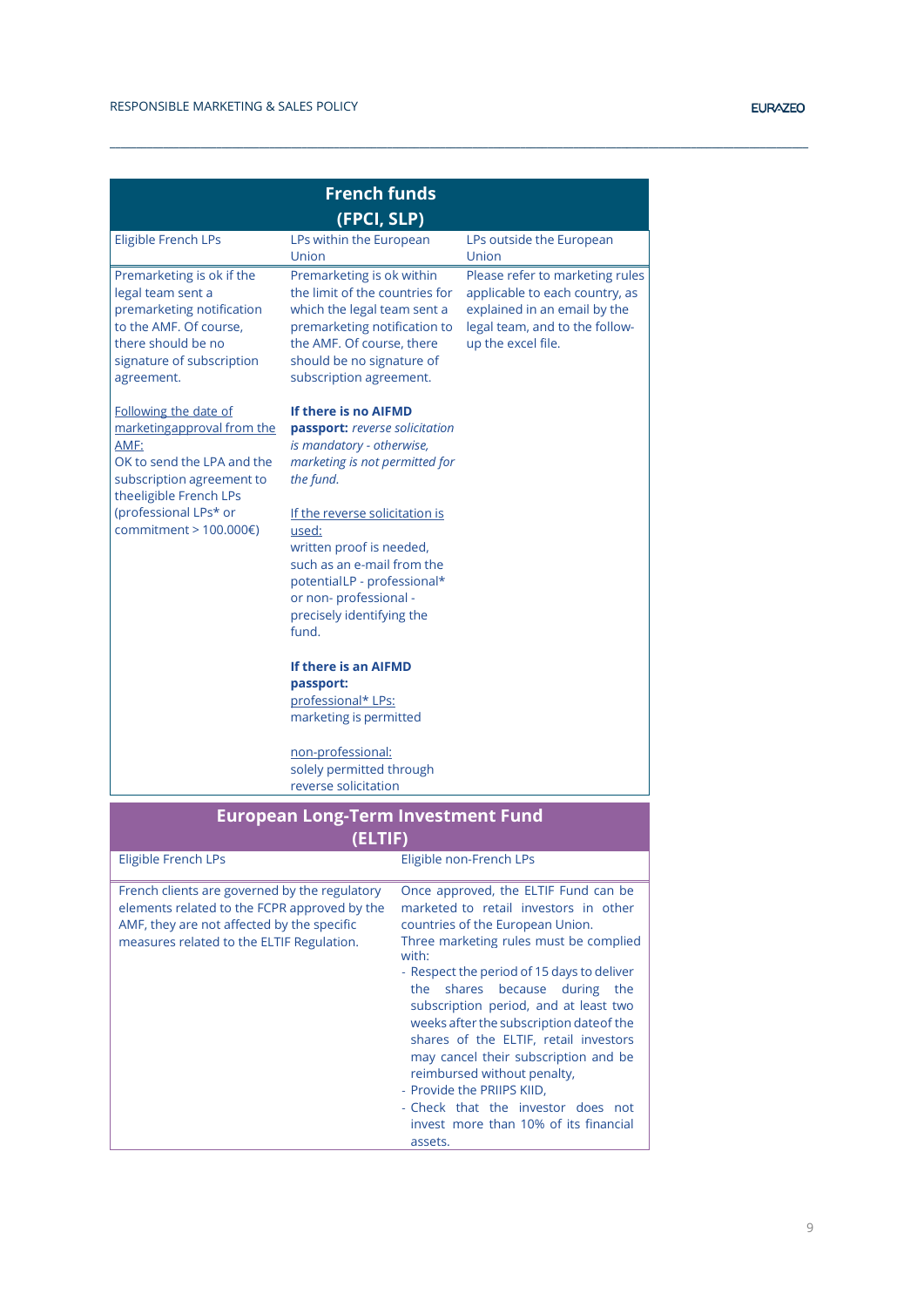#### *\*Professional LPs:*

#### *Professional by definition:*

*Entities that are ought to be regulated or registered to operate on the financial markets; Credit institutions;*

*Investment institutions;*

*Other regulated or registered financial institutions (e.g. financial companies);*

*Insurance or reinsurance companies, mutuals, associations of mutuals, provident institutions, insurance group companies; UCIs and their management companies;*

*Pension funds and their management companies: reserve funds for pensions, occupational pension institutions and companies administrating them;*

*Traders for own account in commodities or commodity derivatives; Traders on futures or other financial instruments markets;* 

*the French Caisse des Dépôts et Consignations;* 

*the French State, the French Caisse de la dette publique,* 

*the caisse d'amortissement de la dette sociale,* 

*the Banque de France,* 

*the Institut d'émission des départements d'outre-mer,* 

*the Institut d'émission d'outre-mer.;* 

*Other institutional investors who invest in financial instruments (e.g. investment companies, venture capital companies, innovation companies);*

*Entities governed by foreign law equivalent to those mentioned above (e.g. foreign bank authorised in the USA) or entities having the status of professional clients in an EEA State;*

*International public financial institutions to which France or any other OECD Member State is a member (e.g. the IMF, EIB, ECB).*

#### *Professionnel by large undertaking:*

**\_\_\_\_\_\_\_\_\_\_\_\_\_\_\_\_\_\_\_\_\_\_\_\_\_\_\_\_\_\_\_\_\_\_\_\_\_\_\_\_\_\_\_\_\_\_\_\_\_\_\_\_\_\_\_\_\_\_\_\_\_\_\_\_\_\_\_\_\_\_\_\_\_\_\_\_\_\_\_\_\_\_\_\_\_\_\_\_\_\_\_\_\_\_\_\_\_\_\_\_\_\_\_\_\_\_\_\_\_\_\_\_\_\_\_\_\_\_\_\_\_\_\_\_\_\_\_\_\_\_\_**

Can also qualify as professional clients if they meet at least two of the three 'large undertakings' criteria:

- − A balance sheet total of at least EUR 20 million
- Net turnover of at least EUR 40 million
- − Own capital of at least EUR 2 million